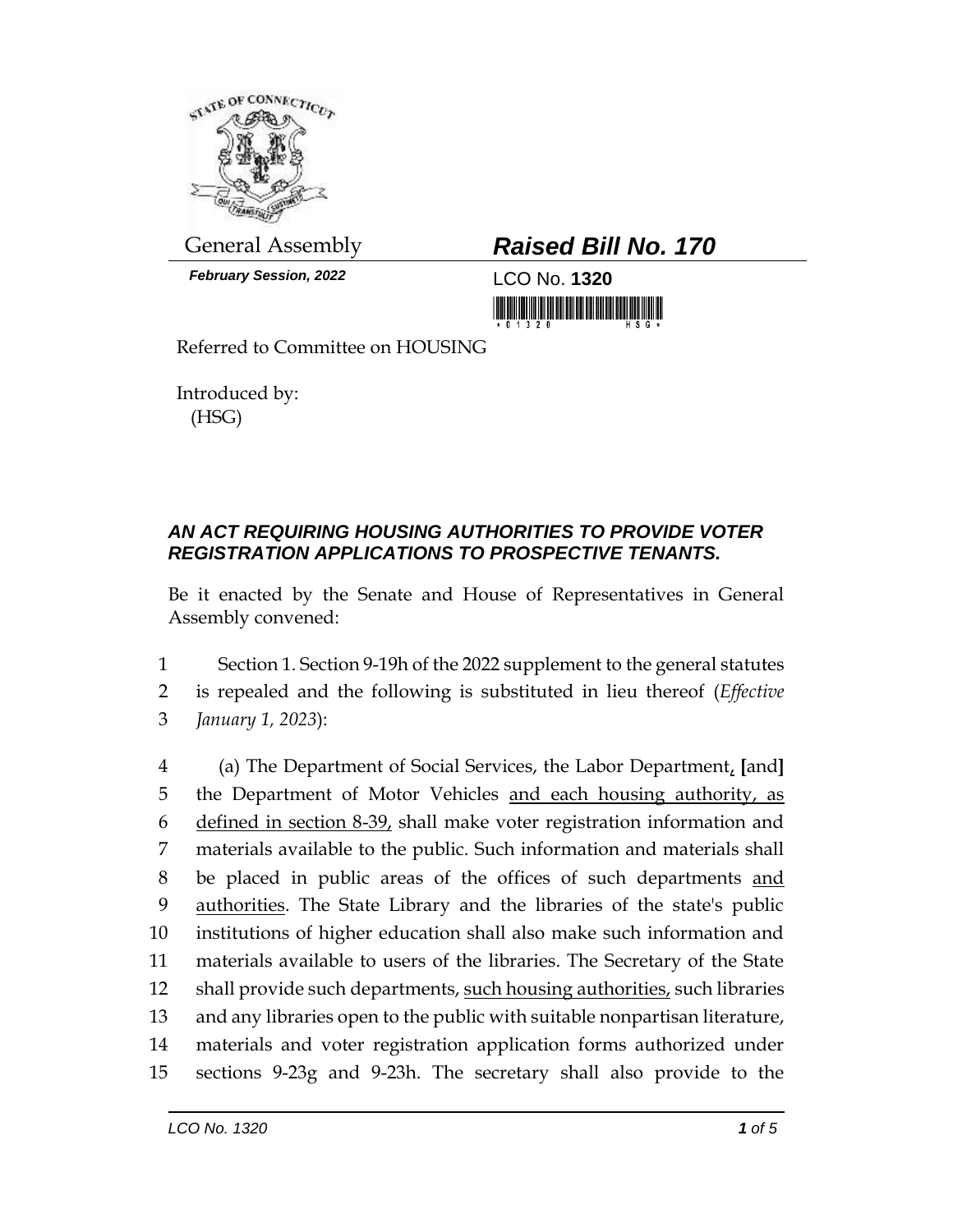Department of Social Services, the Labor Department, **[**and**]** the Department of Motor Vehicles and each housing authority any furniture needed to display such literature, materials and forms.

 (b) (1) In addition to the requirements of subsection (a) of this section, and except as provided in subdivision (2) of this subsection, the Commissioner of Motor Vehicles shall include an application for the admission of an elector with each application form provided for a motor vehicle operator's license and a motor vehicle operator's license renewal, which are issued under subpart (B) of part III of chapter 246, and with each application form provided for an identity card issued under section 26 1-1h. Such application form for the admission of an elector  $(A)$  shall be subject to the approval of the Secretary of the State, (B) shall not include any provisions for the witnessing of the application, and (C) shall contain a statement that (i) specifies each eligibility requirement, (ii) contains an attestation that the applicant meets each such requirement, and (iii) requires the signature of the applicant under penalty of perjury. The Commissioner of Motor Vehicles shall accept any such completed application for admission which is submitted in person, by mail or through an electronic system pursuant to subdivision (2) of this subsection. Except as provided in said subdivision, the applicant shall state on such form, under penalty of perjury, the applicant's name, bona fide residence address, date of birth, whether the applicant is a United States citizen, party enrollment, if any, prior voting address, if registered previously, and that the applicant's privileges as an elector are not forfeited by reason of conviction of a felony. No Social Security number on any such application form for the admission of an elector filed prior to January 1, 2000, may be disclosed to the public or to any governmental agency. The commissioner shall indicate on each such form the date of receipt of such application to ensure that any eligible applicant is registered to vote in an election if it is received by the Commissioner of Motor Vehicles by the last day for registration to vote in an election. The commissioner shall provide the applicant with an application receipt, on a form approved by the Secretary of the State and on which the commissioner shall record the date that the commissioner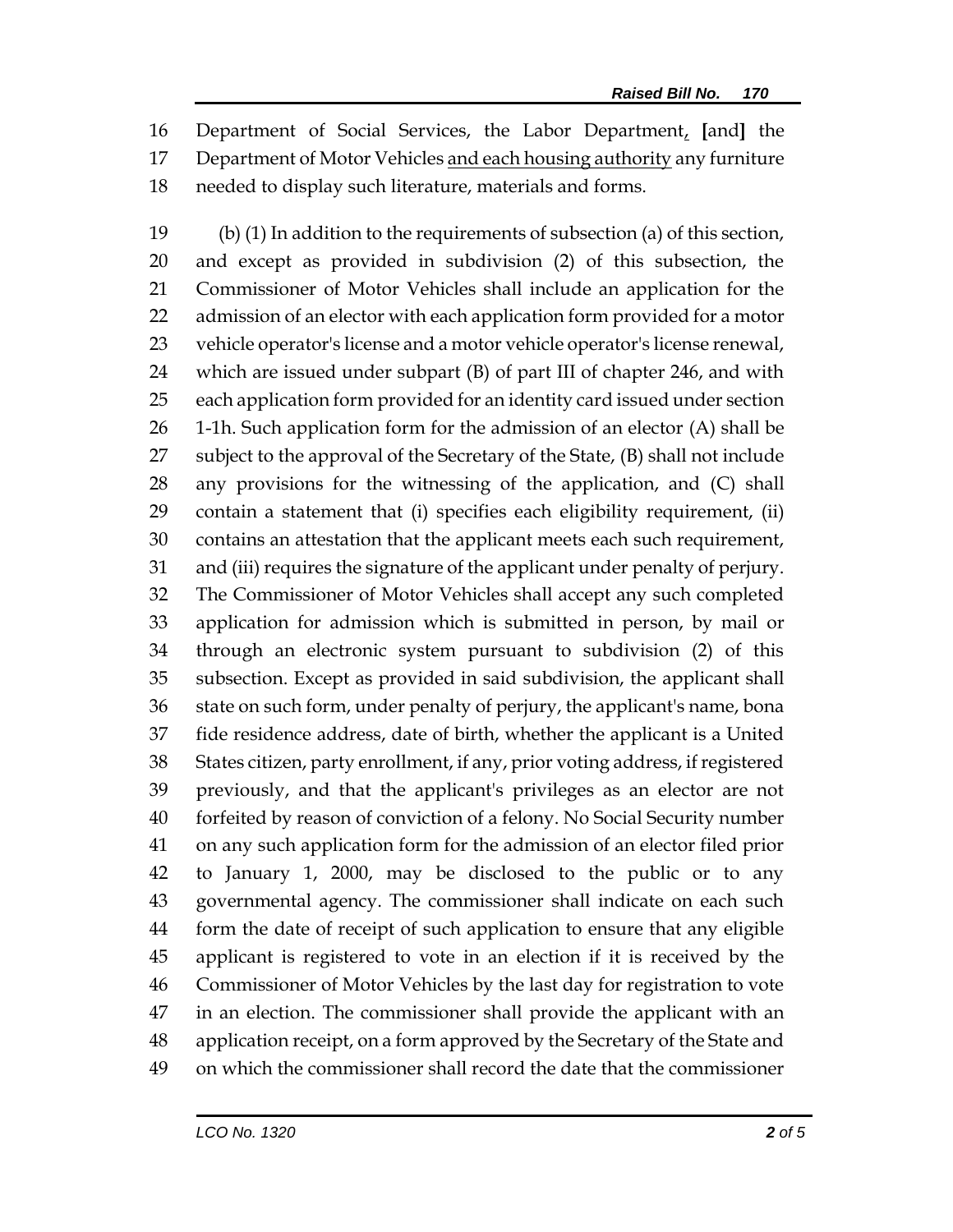received the application, using an official date stamp bearing the words "Department of Motor Vehicles". The commissioner shall provide such receipt whether the application was submitted in person, by mail or through an electronic system pursuant to subdivision (2) of this subsection. The commissioner shall forthwith transmit the application to the registrars of voters of the applicant's town of residence. If a registration application is accepted within five days before the last day for registration to vote in a regular election, the application shall be transmitted to the registrars of voters of the town of voting residence of the applicant not later than five days after the date of acceptance. The 60 procedures in subsections (c), (d), (f) and (g) of section 9-23g which are not inconsistent with the National Voter Registration Act of 1993, P.L. 103-31, as amended from time to time, shall apply to applications made under this section. The commissioner is not an admitting official and may not restore, under the provisions of section 9-46a, electoral privileges of persons convicted of a felony.

 (2) (A) The Commissioner of Motor Vehicles shall provide an electronic system, subject to the approval of the Secretary of the State, to effectuate the purposes of subdivision (1) of this subsection regarding application for admission of an elector, except that the condition that an applicant state and attest to meeting each eligibility requirement may be waived for any such eligibility requirement verified independently by said commissioner through a federally approved identity verification program or other evidence acceptable to said commissioner. Such electronic system may provide for the transmittal to the Secretary of an applicant's signature on file with said commissioner. The use of any such electronic system shall comply with the National Voter Registration Act of 1993, P.L. 103-31, as amended from time to time.

 (B) (i) Unless otherwise provided in this subparagraph, if the Commissioner of Motor Vehicles determines that a person applying for a motor vehicle operator's license, a motor vehicle operator's license renewal or an identity card meets each eligibility requirement for admission as an elector, said commissioner shall forthwith transmit an application for such person's admission as an elector to the registrars of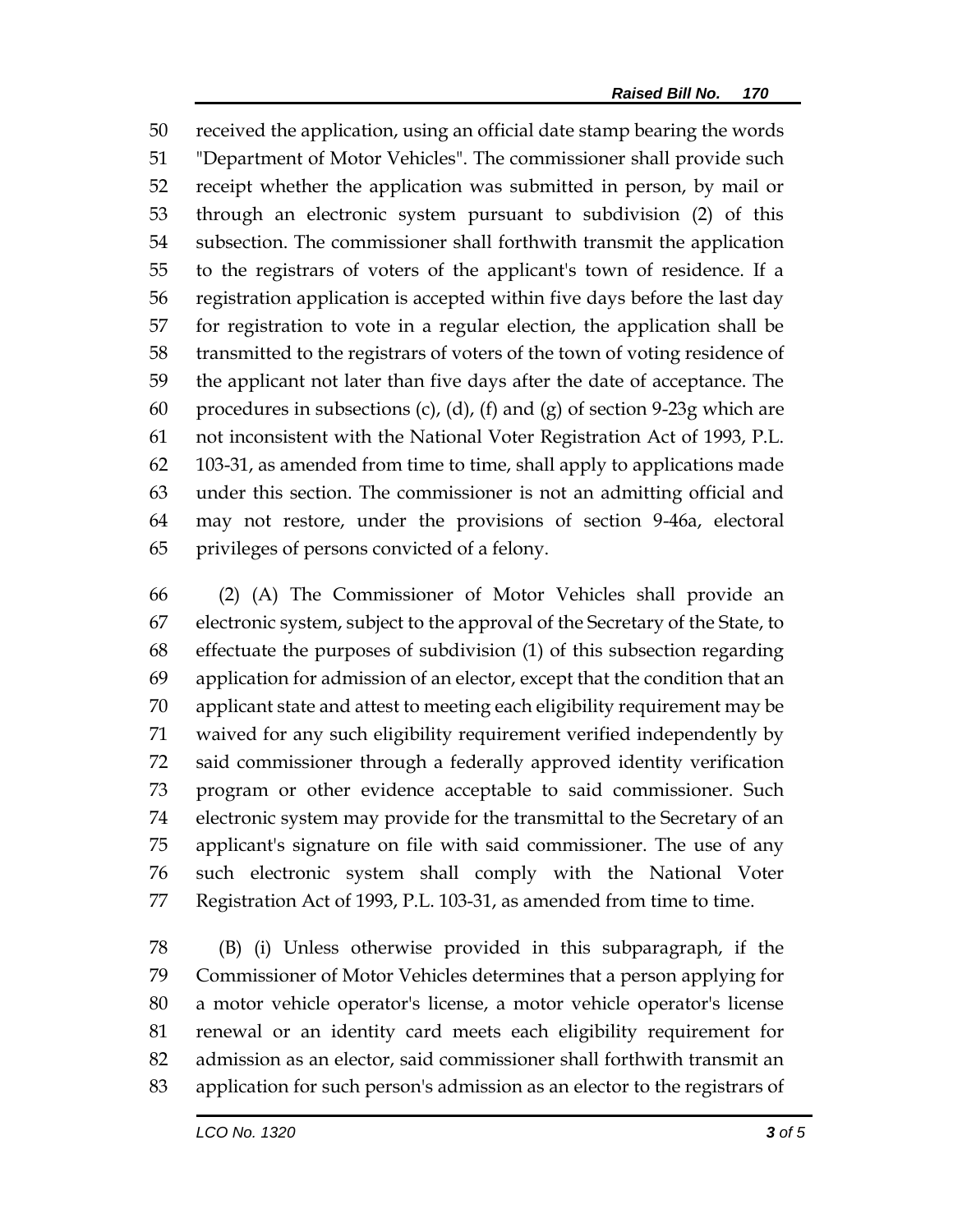voters of the town of residence of such person through an electronic system pursuant to this subdivision, in accordance with the provisions of subdivision (1) of this subsection, except that no such application shall be transmitted if such person declines to apply for such admission.

 (ii) If said commissioner determines that a person applying for a motor vehicle operator's license, a motor vehicle operator's license renewal or an identity card is not a United States citizen, said commissioner shall not provide such person an opportunity to apply for admission as an elector through an electronic system pursuant to this subdivision and shall not transmit any application for such admission on behalf of such person.

 (iii) If said commissioner cannot determine whether a person applying for a motor vehicle operator's license, a motor vehicle operator's license renewal or an identity card is a United States citizen, such person shall attest to his or her United States citizenship as a precondition of said commissioner processing such person's application 100 for admission as an elector through an electronic system pursuant to this subdivision.

 (c) On and after January 1, 2023, each housing authority shall provide, at the time an individual has been accepted for admission to a housing authority residential unit, and at the annual recertification of such 105 individual's household, an application for admission as an elector to each member of such individual's household who is eligible to apply for admission as an elector pursuant to section 9-12.

This act shall take effect as follows and shall amend the following sections:

| Costion<br>- מם ה | วกวจ<br>januai<br>$-0.40$ |  |
|-------------------|---------------------------|--|
|                   |                           |  |

## *Statement of Purpose:*

To require housing authorities to provide prospective tenants with voter registration applications.